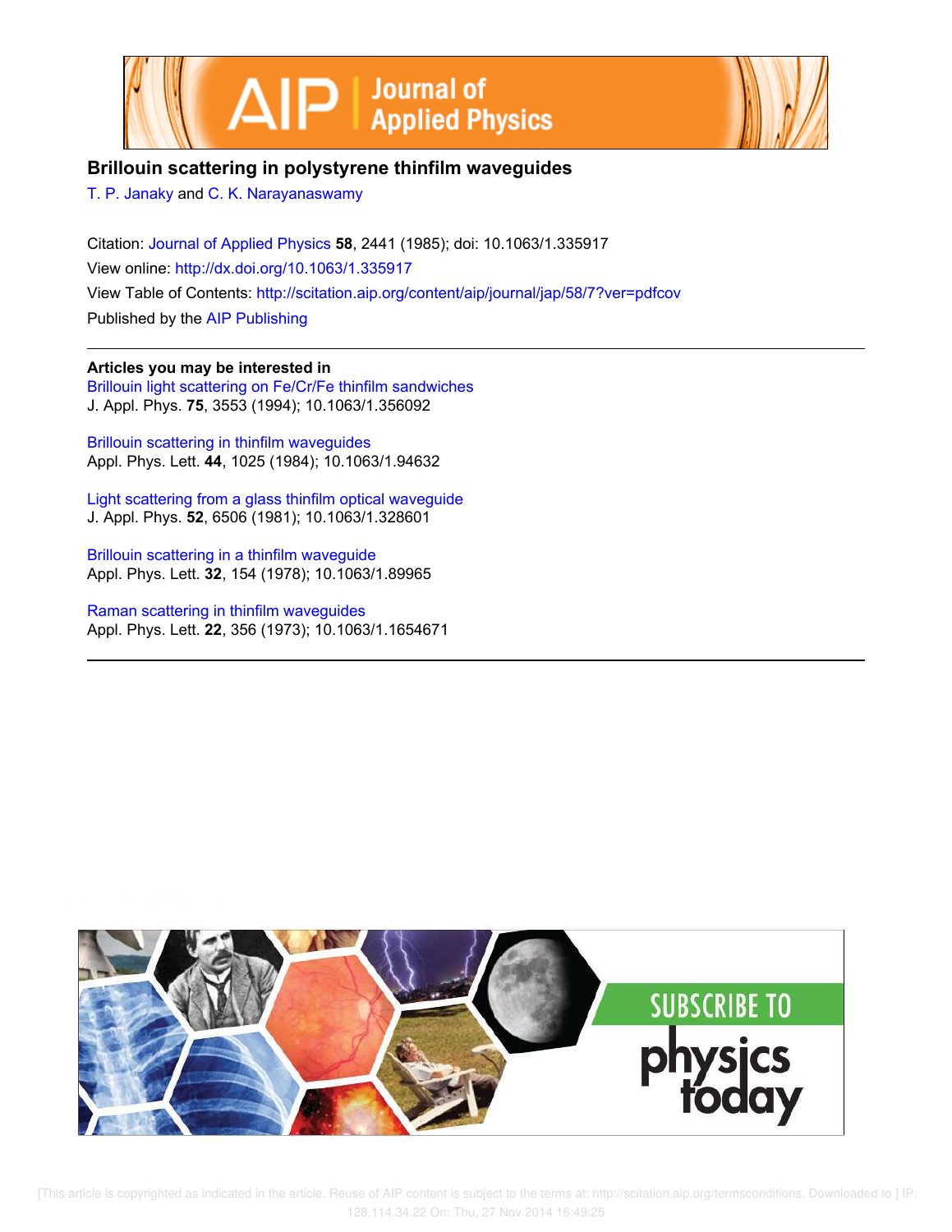# Brillouin scattering in polystyrene thin-film waveguides

T. P. Janaky<sup>a)</sup> and C. K. Narayanaswamy *Indian Institute a/Technology, Madras 600 036, India* 

(Received 16 January 1985; accepted for publication 19 March 1985)

An account of Brillouin scattering on thin dip-coated polystyrene waveguides has been given. The behavior of the waveguide near the Bragg region is discussed. The Brillouin scattering observed in dip-coated polystyrene films is attributed to the corrugations in the waveguide due to stress birefringence.

## **INTRODUCTION**

Using a prism film coupler, it is possible to direct a laser beam into a thin dielectric film which acts as an optical waveguide. Because the film can be made very thin, light energy can be highly concentrated in thin films (e.g., 150 mW absolute power in a 3 by 5- $\mu$ m-thick film yields a power density of  $10^6$  W/cm<sup>2</sup>. This high power density makes it attractive for nonlinear optical experiments at relatively low absolute power levels. Another advantage is that one can change the transverse wave number  $k<sub>x</sub>$  simply by varying the thickness of the film. Since the longitudinal wave number  $k<sub>z</sub>$ is related to  $k_x$  through  $k_x^2 + k_y^2 = k_0^2 n_f^2$  where  $k_0$  is the free-space wave number and  $n_f$  is the film refractive index, one can control the phase velocities of the waves inside the guide simply by varying the thickness.

Stimulated Brillouin scattering in optical fiber waveguides with milliwatt and subrnilliwatt power lasers have been reported in literature.<sup>1-5</sup> Brillouin scattering in thinfilm waveguides from backscattered *m* line were reported for the first time in 1984<sup>6</sup> by T. P. Janaky *et al.* A spontaneous amplified Brillouin shift of 0.2  $cm^{-1}$  in dip-coated polystyrene film was reported. We attribute the Brillouin scattering to the corrugations of the waveguide arising from the stress birefringence. The propagation characteristic of a perturbed passive optical waveguide has been given by many authors.<sup>7-9</sup> The behavior of the waveguide near the Bragg region is characterized by strong evanescence of the incident wave due to backward coherent scattering. For a given wavelength one can adjust the corrugation by changing the thickness, temperature of coating, etc., so that most of the incident light is backscattered.

One can give a clear picture of how the dip-coated polystyrene films of different thicknesses prepared at a given temperature act as corrugated waveguides using electron microscopic photographs. We have reported<sup>6</sup> that only films of thickness at about 2.5  $\mu$  prepared at 40 °C gave strong Brillouin scattering which disappears totally after baking at 120 °C. Figures 1(a) and 1(b) are the electron microscope photographs of the film which gave strong Brillouin component shift 0.2 cm<sup>-1.6</sup> Figure 1(a) shows that the chains are closely packed, and Fig. 1(b) shows the individual chain structure. Figure l(c) shows the chain structure of a film of 1.15- $\mu$  film, and it is clear that chains are not closely packed. Figure 1(d) shows the situation in a film of  $4-\mu$  thickness where the chains are more closely packed than Fig. 1(b), showing an amorphous nature. Figure 1(e) represents the case with the film which gave strong Brillouin scattering and



(d) Magnification  $\approx 2400$ 



(e) Magnification  $\approx 2400$ 

FIG. I. Electron microscope photos of polystyrene films prepared at 4Q·C with varying thickness. (a) is film at the critical thickness which shows closely packed chains. (b) is the individual chain structure of the film at critical thickness. There is a regular periodic structure. (c) is a film of thickness of 1.15  $\mu$ . The chains are not closely packed. (d) is a film of thickness of 4  $\mu$ . No regular periods. shows amorphous nature. (e) is a film at the critical thickness after baking at l20·C for 12 h.

2441 J. Appl. Phys. 58 (7),1 October 1985 0021-8979/85/192441-03\$02.40 © 1985 American Institute of Physics 2441

<sup>&</sup>lt;sup>a)</sup> Permanent address: Lecturer in Physics, College for Women, Trivandrum, Kerala, India.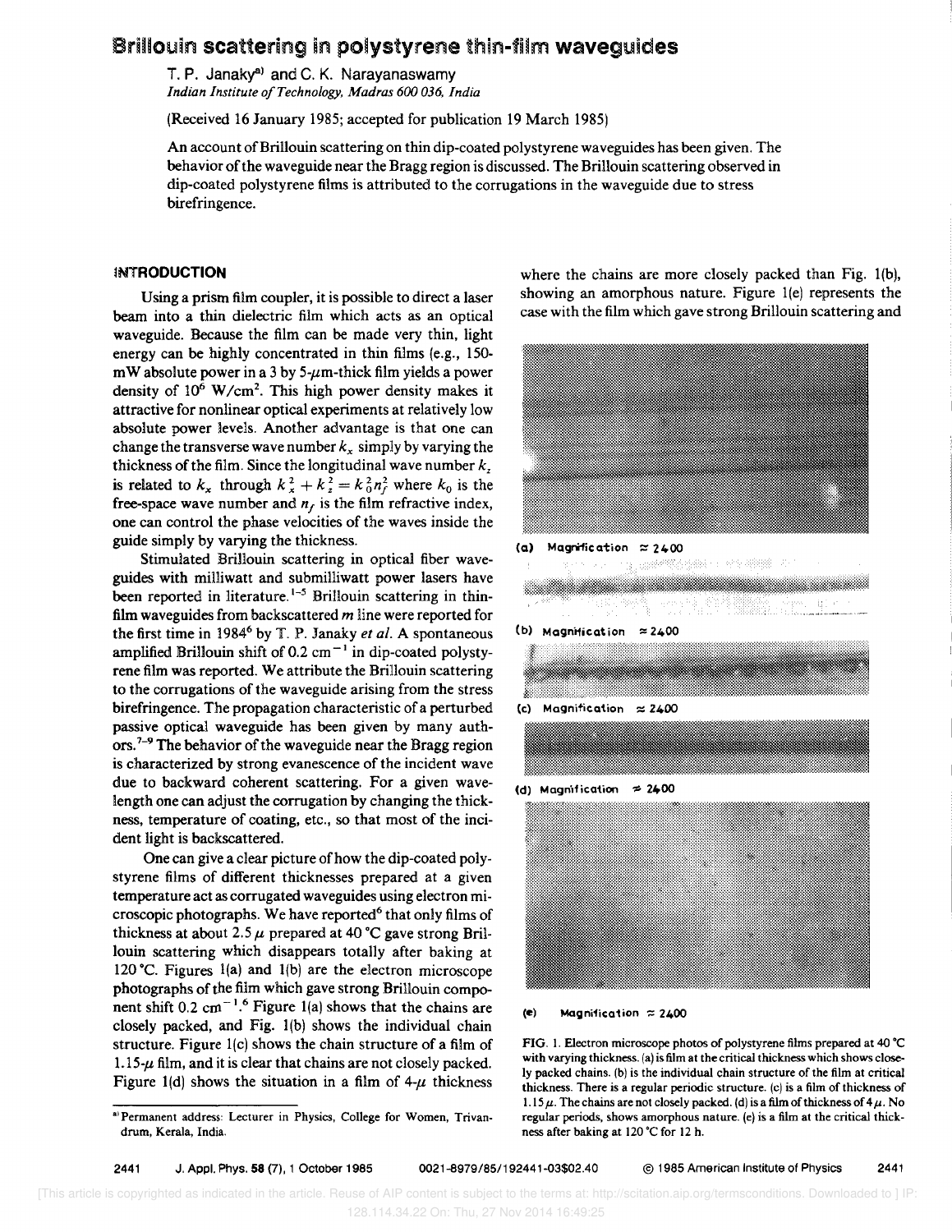which disappeared after heating the film at 120 °C for about 12 h.

It is clear from the photographs that the corrugation changes with thickness, and it disappears and the film becomes almost isotropic after heating to 120·C. The chain structure is totally absent in these films. Since the chains are very closely packed, an accurate determination of corrugation period is difficult. The electron microscope photographs show only a gross structure. X-ray studies done on these films confirm that the films are polycrystalline in nature and the crystallinity varies with thickness. The estimated interplanar separations for the critical thickness film are around 1.93, 1.87, 1.64, 1.40, 1.19, and 0.67 A.

A detailed discussion of the growth characteristics of polymer film is given in Refs. 1 and 10. The solubility of the polymer depends on the relative strength of the polymer forces of attraction between the atoms in the chain, between the molecular chains, and between polymer molecules and solvent molecules. It is hence evident that the process should be strongly temperature dependent. Moreover, the polymer molecules undergo enormous change in shape and dimension during film formation. The chains can be elongated only when good solvents are used. A good solvent is one in which the polymer is easily soluble and the solvent is not highly volatile. It is evident from the above explanation that stress due to the orientation of polymer molecules on glass substrate is the origin for the observed birefringence.<sup>11</sup> By heating above the softening point, stress is released, and the film becomes isotropic. It is understood that the stress birefringence which is acting as the periodic perturbation depends on (1) temperature, (2) solvent, (3) substrate, and (4) method of film making.

In Ref. 6 we have reported a Brillouin shift of the order of 0.2 cm<sup> $-1$ </sup>. Here, the deposition involves the immersion of a glass substrate under isothermal conditions into a polymer solution of suitable concentration kept at a particular temperature. Since the backscattering is in the form of very sharp *m* lines and the Brillouin shift is observed along the *m*  line, one can be sure that the backscattering is due to Bragg scattering and not due to any roughness effect.

In this paper we report another Brillouin shifted component of 0.445 cm<sup> $-1$ </sup>. Here, the method of preparing film is different from that in Ref. 6. The films were prepared at lower temperatures, keeping the pulling rate very slow and uniform. In these films the backscattering is totally absent initially, but on annealing them from  $50-100$  °C, they also start giving backscattered *m* lines. Films of thickness  $2-3 \mu$ show very intense backscattered *m* lines on annealing them at about 70 °C. These films show a Brillouin shift of 0.445 cm<sup>-1</sup>. Films below and above 2-3  $\mu$  do not give any Brillouin shifted components, even though Rayleigh lines are present on annealing them above 50 °C. The Fabry Perot interferogram is given in Fig. 2. The Fabry Perot used is just a silver-coated one with 3-mm spacing. One very interesting property here is that only the TE modes show very intense BriIJouin shift. The TM modes do not show a Brillouin component in most of the films. Very rarely one could observe a very feeble Brillouin component of the same shift 0.445  $cm^{-1}$  for TM modes. After 24 h of preparation of the film



FIG. 2. Fabry Perot interferogram of Brillouin scattering in polystyrene waveguides. Outer one is Rayleigh, and the inner one Brillouin. The spacer distance is 3 mm.

the intensity of back scattering is found to decrease considerably, and the Brillouin component totally disappears. This may mean that the structure is highly unstable.

#### **INTERPRETATION**

A possible interpretation for the generation of stimulated Brillouin scattering in guided media using low power lasers can be given on a similar basis of the analysis given by Smith for fiber wave guides, $<sup>1</sup>$  since films are only just a two-</sup> dimensional analog of optical fiber. The critical power for stimulated Brillouin scattering can be given by

$$
P_{\rm crit}^{\rm Brillouin} \approx \frac{21A\alpha}{\gamma_0} \, .
$$

*A* is the core area,  $\alpha$  is the attenuation constant, and  $\gamma_0$  is the Brillouin gain. The critical power for stimulated Brillouin scattering in polystyrene thin-film waveguides can be estimated to a good approximation to the order ranging from 0.5 to 5 m W, corresponding to the propagating mode area ranging from  $10^{-9}$  to  $10^{-8}$  cm<sup>2</sup> for the values of  $\alpha \approx 0.5$  dB/cm and  $\gamma_0 \approx 5 \times 10^{-9}$  cm/W.<sup>12</sup> One can control the mode area even to less than  $10^{-9}$  cm<sup>2</sup> using a prism film coupler.<sup>13,14</sup> This shows that the critical power for stimulated Brillouin scattering through polystyrene films is very much within the limits of the power of the He-Ne laser. We used in our experiment a 5-mW He-Ne laser. We did not observe any Brillouin component with a 2-m W laser. One can perhaps get an idea of the coupling area using different power sources.

### **EXPERIMENT**

The experimental arrangement is illustrated in Fig. 3. Light from a He-Ne laser of 5-m W output power is coupled into the film by using a symmetric extra dense flint prism coupler of refractive index 1. 70. The angle of incidence is adjusted properly to couple the light into one of the TE modes. The intense backscattered *m* lines are collected by a reflector with a hole and directed to a Fabry Perot interferometer through a lens. The Brillouin doublet is recorded with a camera.

### **CONCLUSION**

In general we have described how a dip-coated polystyrene film acts as a corrugated waveguide due to the stress birefringence. The critical power calculation for stimulated Brillouin scattering in polystyrene films is made assuming

<sup>[</sup>This article is copyrighted as indicated in the article. Reuse of AIP content is subject to the terms at: http://scitation.aip.org/termsconditions. Downloaded to ] IP: 128.114.34.22 On: Thu, 27 Nov 2014 16:49:25